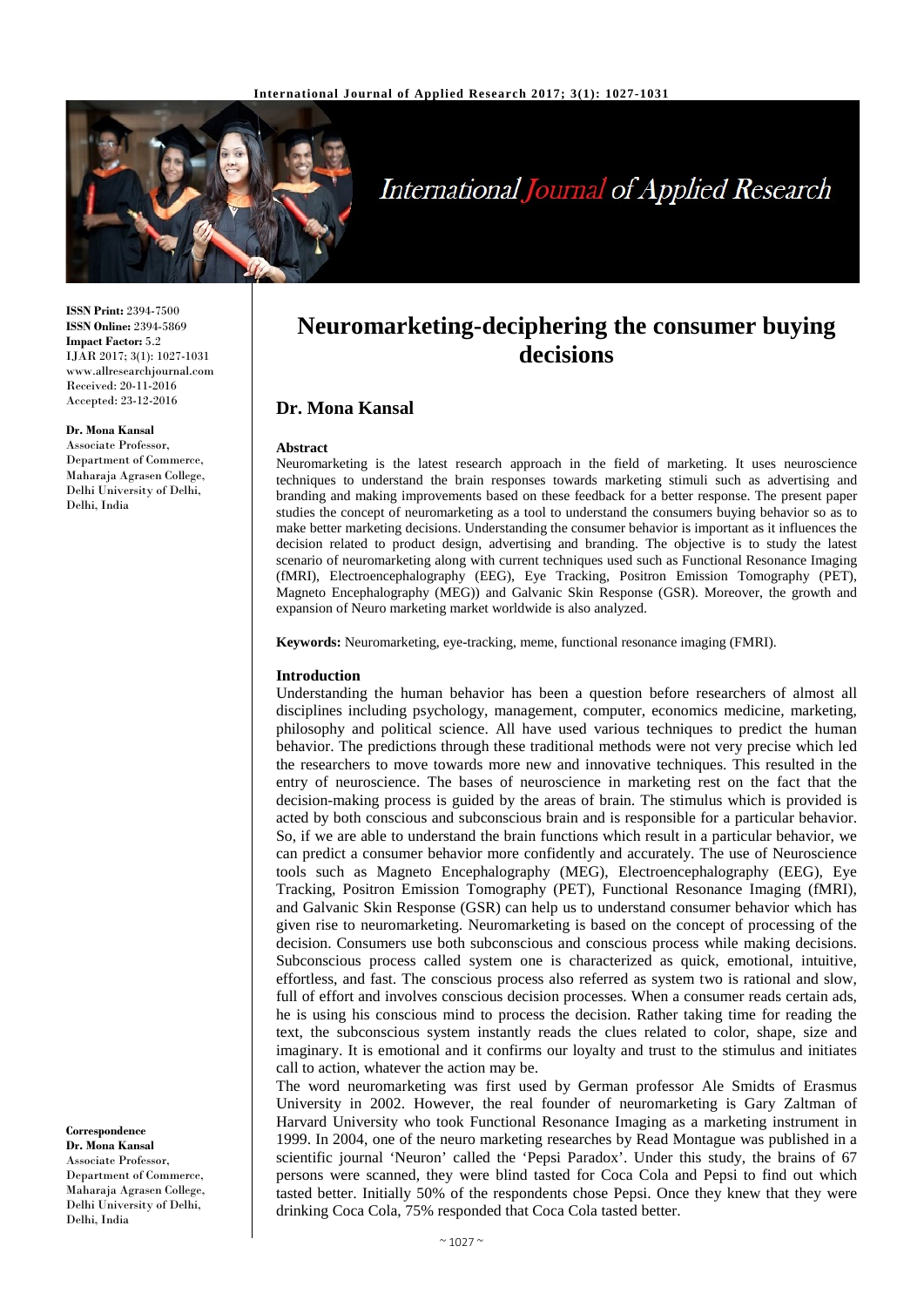The results indicated that Pepsi should have had 50% the market share as it tasted better but it got far less as the advertisements of Coca-Cola were successful in striking an emotional cord with the customers.

The core of neuromarketing is 'meme'. This is the unit of information and is stored in the brain. They powerfully influence the decision made by a person within a short duration of 2.6 seconds. The positive messages could be remembered properly if memes are properly chosen as they stay in memory and these are the target of marketers.

Neuromarketing is that area of marketing which utilizes technology of medicine such as fMRI in order to study the response of brain to a marketing stimulus. This stimulus can be an advertising or a message. Thus, it is the process of interpreting the consumer behavior through the application of various tools. It explores the non-conscious actions of consumers which result in their different buying behavior. It can effectively predict the result of a campaign in a more reliable way as compared to the traditional marketing techniques.

#### **Literature review**

Plassmann *et al*. (2015) found that neuromarketing is different from consumer neuroscience. Neuromarketing has industrial and real-life applications and the neuroscience is related more to academic research. Morin, (2011) [7] indicated that neuromarketing is about finding consumer behavior from physiological perspective as against neuropsychology which assesses the association of brain and the cognitive functions of humans. Plassmann et al.  $(2012)$   $[10]$  also found five methods which help neuromarketing, such as identifying behavioral mechanisms which help or redefine the current theories, assessing the implied processes involved in making decisions, disassociating the various physiological process, finding the difference between various individuals and improving the behavioral predictions. According to Vlăsceanu, S. (2014) neuromarketing makes it possible to find out how consumers make decisions by assessing his unconscious thoughts, feelings and emotions. Thus, one can understand how buying decisions are influenced by unconscious mind and what is its relation to marketing of the products. Olenski  $(2011)$  [12] referred that chips ahoy conducted a study to find out how the consumers react to different designs and found that package design impacts consumer purchase decisions. They then transformed their cookies packaging and increased the sales.

### **Objectives**

The main objectives of the study are

- 1. To study the present status of neuro marketing.
- 2. To analyze the current neuromarketing market and prominent players worldwide.

## **Research methodology**

The study is exploratory in nature. It tries to analyse the concept of neuromarketing by understanding the process of decision-making made by the minds of the consumer as well as marketers. The research is qualitative in nature and uses secondary data along with the review of previously existing literature, books, journals and reports.

#### **Neuromarketing rising usage**

Hyundai has used the technology of EEG to test their

prototype. They measured the activity of the brain in response to various designs and identified which stimulation resulted in buying. The findings of the study resulted in changing the exterior design of Hyundai cars.

Yahoo with an objective to bring more users to their search engine, used neuromarketing technology for evaluating its 60 seconds TV commercial. The ad showed happy and dancing people all around the world. EEG technique was used before airing this ad on TV and online. The ad showed high in neuro test, depicting stimulation in the areas of brain which controlled memory and emotions. Frito Lays, used neuroimaging techniques and found that shiny packaging which they were using for their potato chips triggered a negative response as compared to a packing of matte color. The findings resulted in change of color, image, typing etc. of the package resulting in positive response. Microsoft, with an objective to find advertisers to purchase a spot of 30 seconds in Xbox games, used neuromarketing techniques to show the extent of engagement of the gamers while using an Xbox. The findings were that the ads which excited the specific parts of the brain were supposed to be more likely for the viewers to go and make a purchase. eBay PayPal, used neuromarketing to get more shoppers using their payment services which were online. They observed that the ads which concentrated on features like convenience and speed stimulated greater response in the brain as against safety and security features. These insights were used to create ads for online payment service. Google, used neuromarketing techniques to develop SEO structures. They rewarded websites having strong visual appeal, unique content and were able to deliver emotional engagement leading to more retention.

### **Tools and techniques of neuromarketing**

The Technologies which are used to identify the purchase decision of the customers are Electroencephalography (EEG), Magneto Encephalography (MEG), Functional Resonance Imaging (fMRI), Eye Tracking, Positron Emission Tomography (PET), and Galvanic Skin Response (GSR).

#### **Electroencephalography (EEG)**

This method came in 1929. Its principal rests in electrodes placed on skin which can measure the current pulses in the activation of neuron. There are electromagnetic waves in the brain and they are spread which help to measure the reactions of brain. This is the most extensively used method in neuro marketing. It is useful as it measures the amount of marketing stimulus in terms of attention, valance, memorization and engagement.

## **Magneto Encephalography (MEG)**

It assesses and acknowledges the magnetic activity happening in the brain by using a special helmet having 100 to 300 sensors. The magnetic field which is caused by the neuron activity is captured through this technique.

#### **Functional Resonance Imaging (fMRI)**

It examines the brain activity indirectly. It uses functional imaginary of brain and mapping brain responses to the external and internal stimulus. It precisely measures the specific parts of brain where some activity is happening, which includes small and deep structures of brain. Although it is an expensive technique, but nowadays it is the most popular among the marketers.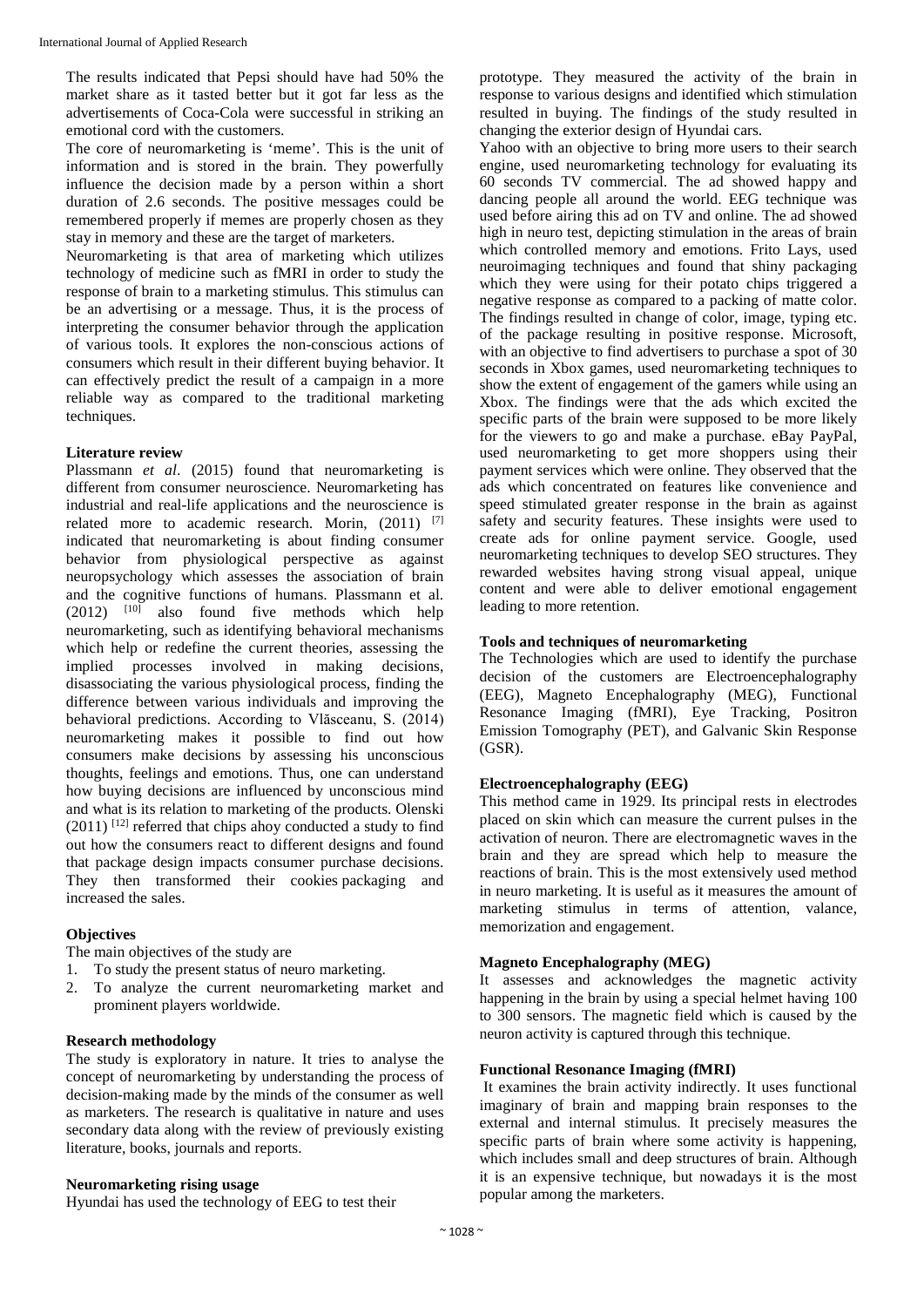## **Positron Emission Tomography (PET)**

This method is of nuclear medicine which uses radioactive substances. It is an invasive technique which measures the metabolic activity of the body when radioactive chemicals are injected in the body. Changes in the chemical composition and flow blood to deep and small structures of brain can be detected and analyzed through this method. It is less used in research as it is the most expensive method.

## **Eye Tracking**

This technique records the movement of eyes to monitor the frequency and intensity of the view. It analyses where the person is looking for longer time and with more frequency along with enlargement of pupil people. It tries to identify the focus of the customer. Eye tracker glasses, virtual reality glasses and webcams can be used for eye tracking. Thus, it can measure attention through eye fixation points, arousal through dilation of pupils and facial expression coding by reading the minute movement of facial muscles.

#### **Galvanic Skin Response (GSR)**

This technique assesses the state related with emotions,

attention as well as cognition where electrodes are attached to the fingers of a person to measure electro dermal activity.

## **Neuromarketing market**

Major industries which use neuromarketing services are FMCG (fast moving consumer goods), media, retail, automotive, food and beverages, finance, insurance and banking. The neuromarketing has expanded over more and more industries including pharmaceuticals, health care, education, politics, digital advertising, telecommunications, tourism, product development, real estate, multimedia and gaming, video content developers, cloud services, big data service and internet service providers. The increasing demand for studying consumer behavior has boosted the neuro market industry. Many companies around the globe specially the developed countries of North America have invested heavily in neuromarketing.

According to the Neuromarketing Technologies: Global Markets Report, 2016, the global neuromarketing market will stand at a value of USD 11.5837 million in 2020 and is estimated to reach USD 18.961 million in 2026. This shows a CAGR of 8.89% during 2021- 2026.



**Fig 1:** Value of Neuromarketing Market

North America holds the largest neuro market share with US as the leading country in this region. The neuro market research industry of US is expected to generate over USD 47 billion as revenue in 2019. Asia Pacific is emerging as the fastest growing neuro market.

# **Major players in neuromarketing**

The prominent players in neuromarketing industry are as follows:

#### **Neuro Strategy South America**

This is a company of Argentina which specializes in neuro strategy, political assessment, qualitative and biometric research.

#### **Tobii Pro Latam**

This company uses eye-tracking, webcam, facial coding and implicit association test to increase sales and it belongs to Argentina.

#### **Neuro-Insight Pty**

This is an Australian company which specializes in brain

activity measures and implicit measures of brand attribution along with TV internet and mobile advertising research and media research.

# **iCense**

A Belgium company which looks into the neuromarketing research consultancy, pricing, consumer experience, media consumption, branding, positioning, development of new products and research.

#### **Mindspeller**

This company also belongs to Belgium which looks into to the group and predict word association and the emotional effects. Artificial intelligence techniques are also used for the above processes.

#### **Neurons Inc Brazil**

This company is a neuroscience research company where neuro labs and eye-tracking research are carried out with implicit and explicit measurements along with artificial intelligence techniques.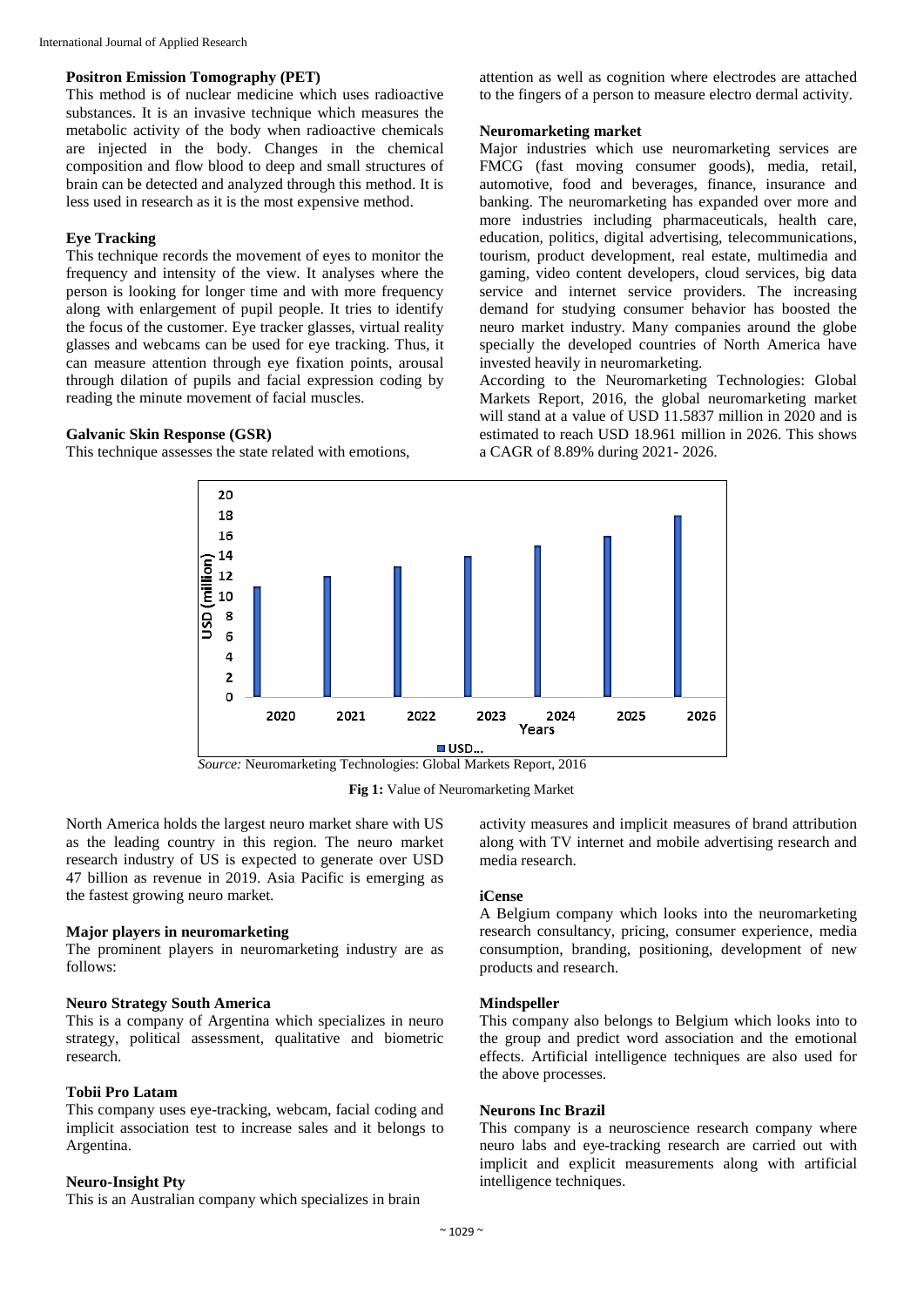## **Cloud army**

Canadian company which uses neuroscience, computer science and data science to give deep level neurobehavioral insights.

## **Nine foresight**

This is a Chinese company involved in marketing research and works along with the department of psychology of one of the universities of China where it mixes neuromarketing with the conventional research methods for getting latest insights.

## **Mindmetriks Colombia**

New marketing methods and the traditional market research techniques are used to optimize the catalogues, shoppers, neuro politics, sales and training of neuro technology, by this company.

# **UNIMER Costa Rica**

This company combines neuroscience that is eye-tracking, facial coding with qualitative and quantitative methods to find out the rational decision-making of the customers.

## **Neurons Inc**

Company from Denmark is a neuroscience research company with, eye-tracking research and neuro online measurement along with artificial intelligence techniques.

# **Ipsos**

is a French company which combines neurophysiological attributes, market and media to get the insights about society, markets and people.

# **Neurons Inc India**

This company specializes in online implied measurements and eye tracking along with artificial intelligence as well as EEG.

# **Adv Media Lab.**

An Italian company which specializes in assessment of the signals of the brain and bio signals with various techniques of neuroscience.

# **Mindmetriks Mexico**

The company uses modern neuromarketing methods and traditional marketing research for optimizing neuro politics and sales.

#### **Expoze.io**

This company belongs to Netherlands and has a strong artificial intelligence induced eye tracking platform which can predict which part of image draws attention and through this, redesigning of image can be undertaken.

#### **Neuro Trend**

This is a Russian company which is engaged in neuromarketing, biometrics, eye-tracking and facial coding.

# **Neurotrend Pte. Ltd.**

This company is situated in Singapore and it integrates consumer neuroscience tools which can measure the response of the customers for the ads, websites, in store experiences.

# **Split Second Research Limited**

This company is from UK and it can test the brand equity, brand positioning, taglines, logo and packaging through the help of neuroscience methods.

## **Walnut Unlimited**

This is a company which belongs to United Kingdom and they integrate neuroscience with behavioral science along with traditional methods for better understanding of consumers.

## **Affectiva**

This company belongs to United States of America and they can measure the emotional responses of the consumer to the advertisements, videos and television programmers through neuroscience.

# **BIOPAC Systems, Inc.**

This company is USA based company which offers tools that can give insights about the behavior and decisionmaking processes of the customer. They analyze the data which is biometric, temperature, face expressions, videos and eye tracking.

## **Nielsen Consumer Neuroscience - Chicago**

This company helps to create powerful brands by using the neuroscience instruments such as biometric, facial coding, eye-tracking at a global level.

## **Salesbrain LLC**

This is the USA based company which specializes in neuro creative services and neuromarketing where they apply scientific persuasion model.

# **Restraints of Neuromarketing**

Neuromarketing has brought various advantages and comforts to the advertisers and marketers. The governments worldwide have recognized this fact. They have also brought some regulatory provisions on the use and implementation these technologies at a large level. In Europe and some regions of US, the neuro marketer may come under scrutiny from consumer protection organizations and data protection authorities. Similarly wrong implementation of techniques leading to an abrasion to the subject undergoing the test, may lead to facing of a trial. Eye tracking regulators believe that these technologies can give misleading results as consumers may make biased decisions as they know they are being monitored. Ethical issues which are involved in neuromarketing are also raised by many social organizations.

#### **Conclusion**

Neuromarketing is the new frontier of marketing which uses hard science to measure the effects of emotional marketing on the consumers. The present paper has analyzed various techniques used in neuromarketing along with the current status of neuro market. It is seen that neuro market is emerging as a significant field in the area of marketing. The prominent players worldwide have been discussed who deal with various areas of neuromarketing strategy. There is a vast scope for expanding the research in the area of neuromarketing. The study can be conducted by analyzing the impact of neuromarketing on specific industries such as tourism, real estate, video gaming etc. Similarly, whether